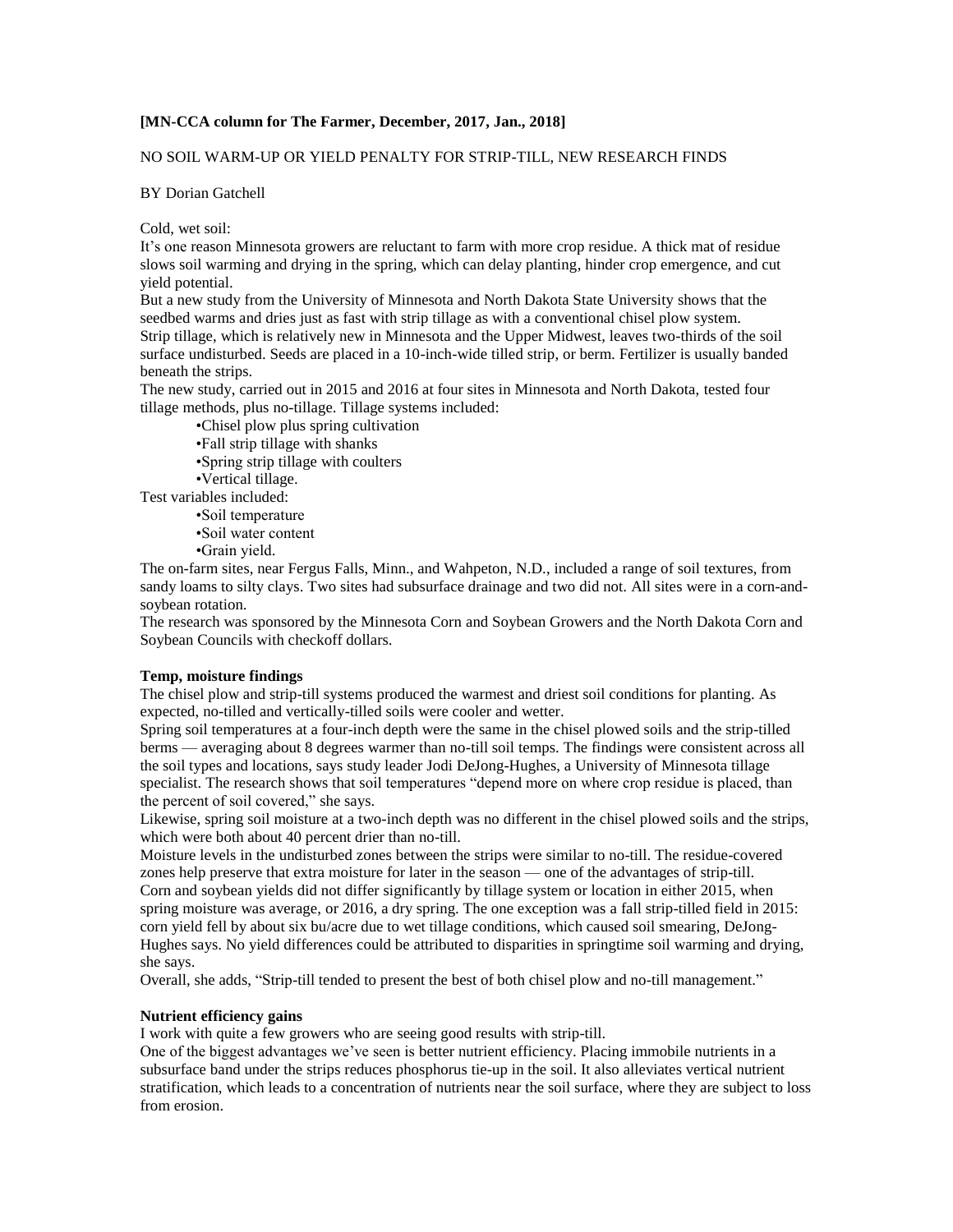Strip-till also costs less than a conventional chisel plow system, saving about \$25/acre in corn and \$13/acre in soybeans, according to recent estimates from the University of Minnesota.

That said, strip-till requires a significant equipment investment.

If you'd like to try strip-till on your farm, I suggest you start with strips for soybeans, which are more forgiving of planting errors than corn. If you can hire a custom strip-tiller, that's a good way to get a feel for it. Start small — a few acres or a field.

Here are some additional observations about strip till, drawn from our experiences:

**•Put a skillful operator in the tractor.** The strips must be built correctly and uniformly, or you'll have erosion and planting problems.

•**Residue managers are a must.** Properly adjusted row cleaners on the planter are necessary to avoid residue in the strip and seed furrow. Other planter adjustments may also be needed for satisfactory performance in a high residue environment.

**•Chopped corn residue can interfere with strips.** It works best to cut corn stalks off higher at harvest and avoid chopping them, so loose residue doesn't blow or wash over the strips.

**•Your weed control program will change.** You'll need an effective spring burndown. As you do less soil disturbance, the weed spectrum will shift to more perennials, such an dandelions, and more shallowemerging annual grasses and small-seeded broadleaves. Disease and insect shifts can also happen.

**•Networking is helpful.** The best way to learn the nuts and bolts of strip-tilling is from experienced farmers. Find knowledgeable people and ask lots of questions.

*Gatchell is a certified crop adviser from Granite Falls and owner of Minnesota Agricultural Services. He is a frequent collaborator in University of Minnesota field trials. Find information and links to Minnesota CCAs at [http://www.mcpr-cca.org](http://www.mcpr-cca.org/)*

### **Key Points**

•Research finds no yield or soil-warm-up penalties for strip-till •Strip-till is cheaper than conventional full-width tillage •Row cleaners on the planter are essential for strip-till

[Optional Graphics, attached. Paula, I can't get a higher rez art image than the one attached. If this one won't work, I attached Excel temp and moisture table with the same information, if you want to use it.]

SOIL TEMPERATURE AND MOISTURE IN FOUR TILLAGE SYSTEMS